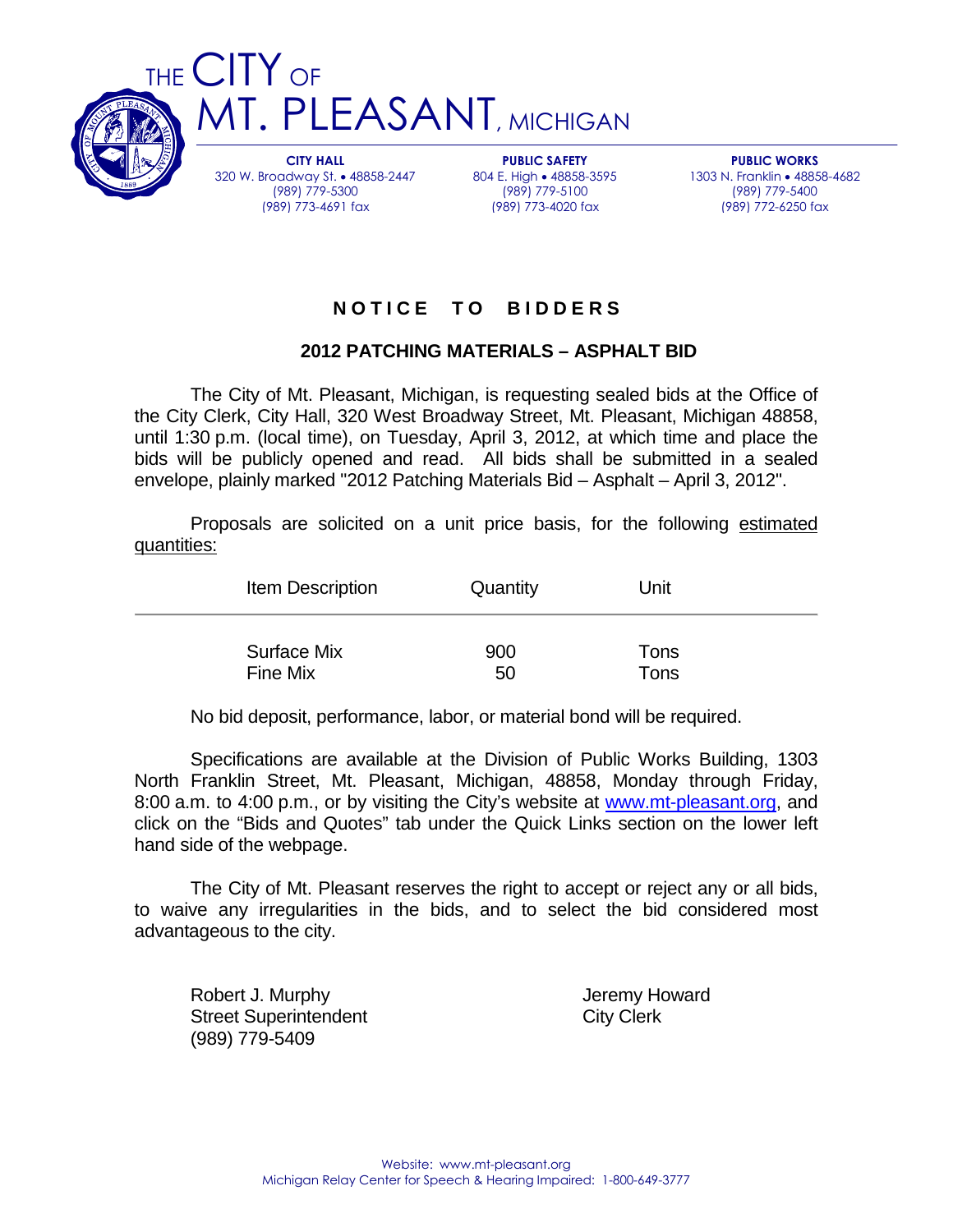

#### City of Mt. Pleasant, Michigan  **P R O P O S A L**  2012 PATCHING MATERIALS – ASPHALT BID

TO: Office of the City Clerk BID DATE: April 3, 2012 City Hall City Hall City Hall City Hall City Hall City Hall City Hall City Hall City Hall City Hall City Hall City Hall City Hall City Hall City Hall City Hall City Hall City Hall City Hall City Hall City Hall City Hall Ci 320 W. Broadway St. Mt. Pleasant, MI 48858

In accordance with the specifications and other bid requirements heretofore provided, the undersigned agrees to provide the below listed bid items at the price(s) set forth below.

| <b>Item Description</b> | Quantity         | <b>Unit</b> | <b>Unit Cost</b> | <b>Total Cost</b>            |
|-------------------------|------------------|-------------|------------------|------------------------------|
| <b>Surface Mix</b>      | 900              | Tons        | \$               | \$                           |
| Fine Mix                | 50               | Tons        | \$               | \$                           |
|                         |                  |             | <b>TOTAL BID</b> | \$<br>(FOB Supplier's Plant) |
|                         | (written figure) |             | Dollars and      | /100 Cents                   |

**This is a firm bid for a period of sixty (60) days, for purpose of review and award. Unit prices of successful bidder shall remain firm from May 1, 2012 to April 30, 2013.** 

**Please identify the location of materials being bid**:

| <b>RESPECTFULLY SUBMITTED BY:</b>                                                                                                                                                                                                    |  |  |
|--------------------------------------------------------------------------------------------------------------------------------------------------------------------------------------------------------------------------------------|--|--|
|                                                                                                                                                                                                                                      |  |  |
| Address <b>Address Address Address Address Address</b>                                                                                                                                                                               |  |  |
|                                                                                                                                                                                                                                      |  |  |
|                                                                                                                                                                                                                                      |  |  |
| Authorized Signature <b>contract and the contract of the contract of the contract of the contract of the contract of the contract of the contract of the contract of the contract of the contract of the contract of the contrac</b> |  |  |
|                                                                                                                                                                                                                                      |  |  |
|                                                                                                                                                                                                                                      |  |  |